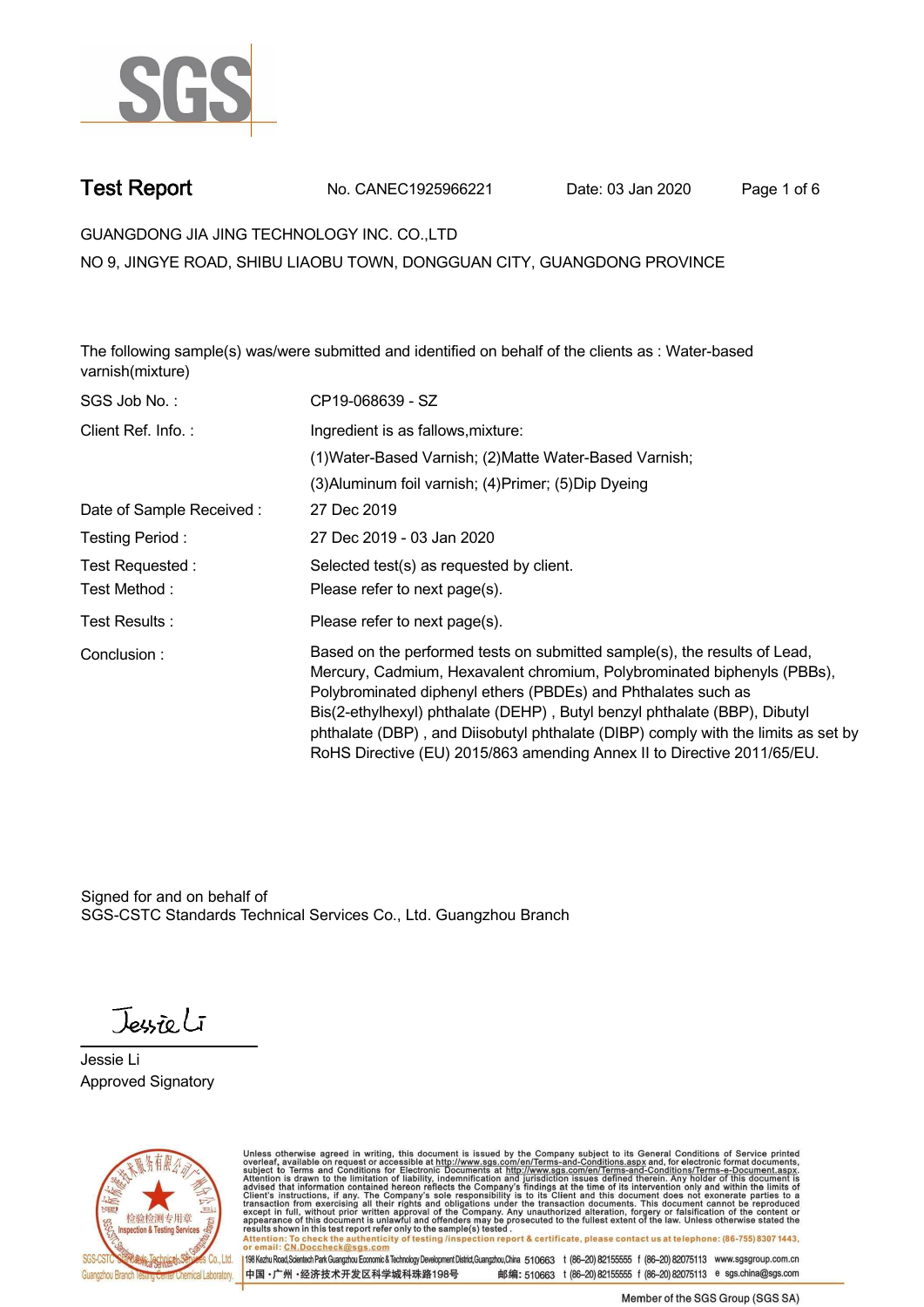

**Test Report. No. CANEC1925966221** Date: 03 Jan 2020 Page 2 of 6

**Test Results :.**

**Test Part Description : .**

| Specimen No.    | SGS Sample ID    | <b>Description</b> |
|-----------------|------------------|--------------------|
| SN <sub>1</sub> | CAN19-259662.002 | White liquid       |

- **Remarks :.(1) 1 mg/kg = 1 ppm = 0.0001% .**
	- **(2) MDL = Method Detection Limit .**
	- **(3) ND = Not Detected ( < MDL ) .**
	- **(4) "-" = Not Regulated .**

## **RoHS Directive (EU) 2015/863 amending Annex II to Directive 2011/65/EU.**

**Test Method :. With reference to IEC 62321-4:2013+A1:2017, IEC 62321-5:2013, IEC 62321-7-2:2017 , IEC 62321-6:2015 and IEC 62321-8:2017, analyzed by ICP-OES , UV-Vis and GC-MS . .**

| Test Item(s)               | Limit                    | <u>Unit</u> | <b>MDL</b>               | 002       |
|----------------------------|--------------------------|-------------|--------------------------|-----------|
| Cadmium (Cd)               | 100                      | mg/kg       | $\overline{2}$           | <b>ND</b> |
| Lead (Pb)                  | 1,000                    | mg/kg       | $\overline{c}$           | <b>ND</b> |
| Mercury (Hg)               | 1,000                    | mg/kg       | 2                        | <b>ND</b> |
| Hexavalent Chromium (CrVI) | 1,000                    | mg/kg       | 8                        | <b>ND</b> |
| Sum of PBBs                | 1,000                    | mg/kg       | $\overline{\phantom{a}}$ | <b>ND</b> |
| Monobromobiphenyl          |                          | mg/kg       | 5                        | <b>ND</b> |
| Dibromobiphenyl            | $\overline{\phantom{0}}$ | mg/kg       | 5                        | <b>ND</b> |
| Tribromobiphenyl           | -                        | mg/kg       | 5                        | <b>ND</b> |
| Tetrabromobiphenyl         |                          | mg/kg       | 5                        | <b>ND</b> |
| Pentabromobiphenyl         | -                        | mg/kg       | 5                        | <b>ND</b> |
| Hexabromobiphenyl          |                          | mg/kg       | 5                        | <b>ND</b> |
| Heptabromobiphenyl         | -                        | mg/kg       | 5                        | <b>ND</b> |
| Octabromobiphenyl          | -                        | mg/kg       | 5                        | <b>ND</b> |
| Nonabromobiphenyl          |                          | mg/kg       | 5                        | <b>ND</b> |
| Decabromobiphenyl          |                          | mg/kg       | 5                        | <b>ND</b> |
| Sum of PBDEs               | 1,000                    | mg/kg       | $\overline{a}$           | <b>ND</b> |
| Monobromodiphenyl ether    |                          | mg/kg       | 5                        | <b>ND</b> |
| Dibromodiphenyl ether      | -                        | mg/kg       | 5                        | <b>ND</b> |
| Tribromodiphenyl ether     | $\overline{\phantom{0}}$ | mg/kg       | 5                        | <b>ND</b> |
| Tetrabromodiphenyl ether   |                          | mg/kg       | 5                        | <b>ND</b> |
| Pentabromodiphenyl ether   |                          | mg/kg       | 5                        | <b>ND</b> |
|                            |                          |             |                          |           |



Unless otherwise agreed in writing, this document is issued by the Company subject to its General Conditions of Service printed<br>overleaf, available on request or accessible at http://www.sgs.com/en/Terms-and-Conditions.asp Attention: To check the authenticity of testing /inspection report & certificate, please contact us at telephone: (86-755) 8307 1443,<br>Attention: To check the authenticity of testing /inspection report & certificate, please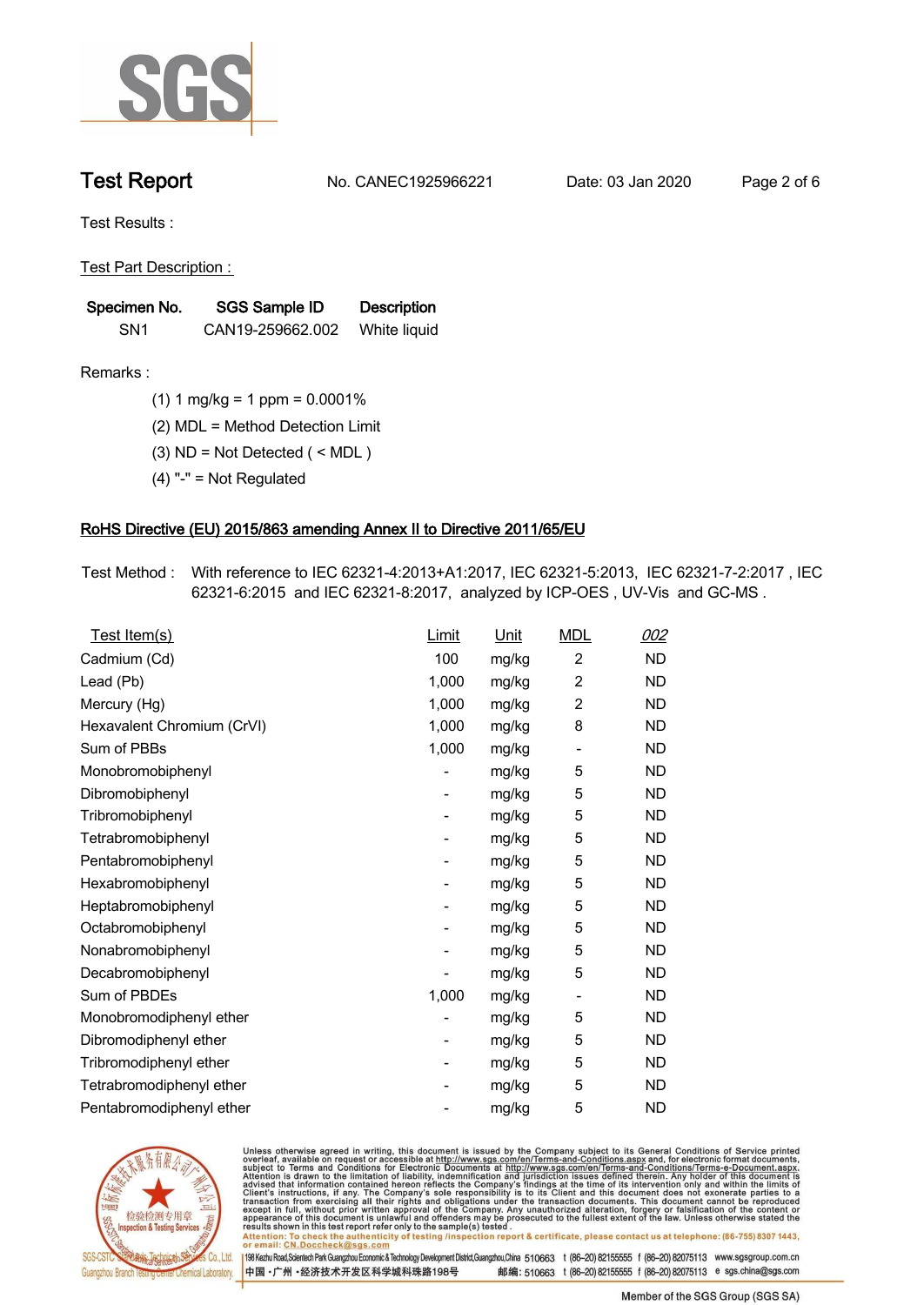

| <b>Test Report</b>                  | No. CANEC1925966221      |       | Date: 03 Jan 2020 |            | Page 3 of 6 |  |
|-------------------------------------|--------------------------|-------|-------------------|------------|-------------|--|
| Test Item(s)                        | Limit                    | Unit  | <b>MDL</b>        | <u>002</u> |             |  |
| Hexabromodiphenyl ether             | $\sim$                   | mg/kg | 5                 | <b>ND</b>  |             |  |
| Heptabromodiphenyl ether            | $\sim$                   | mg/kg | 5                 | ND         |             |  |
| Octabromodiphenyl ether             | ۰                        | mg/kg | 5                 | ND.        |             |  |
| Nonabromodiphenyl ether             | $\overline{\phantom{a}}$ | mg/kg | 5                 | <b>ND</b>  |             |  |
| Decabromodiphenyl ether             | $\overline{\phantom{a}}$ | mg/kg | 5                 | <b>ND</b>  |             |  |
| Dibutyl phthalate (DBP)             | 1,000                    | mg/kg | 50                | ND         |             |  |
| Butyl benzyl phthalate (BBP)        | 1.000                    | mg/kg | 50                | <b>ND</b>  |             |  |
| Bis (2-ethylhexyl) phthalate (DEHP) | 1,000                    | mg/kg | 50                | ND.        |             |  |
| Diisobutyl Phthalates (DIBP)        | 1,000                    | mg/kg | 50                | ND         |             |  |

### **Notes :.**

**(1) The maximum permissible limit is quoted from RoHS Directive (EU) 2015/863.IEC 62321 series is equivalent to EN 62321 series** 

**https://www.cenelec.eu/dyn/www/f?p=104:30:1742232870351101::::FSP\_ORG\_ID,FSP\_LANG\_ID:1258 637,25**

**(2) The restriction of DEHP, BBP, DBP and DIBP shall apply to medical devices, including in vitro medical devices, and monitoring and control instruments, including industrial monitoring and control instruments, from 22 July 2021.**

**(3) The restriction of DEHP, BBP, DBP and DIBP shall not apply to toys which are already subject to the restriction of DEHP, BBP, DBP and DIBP through entry 51 of Annex XVII to Regulation (EC) No 1907/2006..**



Unless otherwise agreed in writing, this document is issued by the Company subject to its General Conditions of Service printed overleaf, available on request or accessible at http://www.sgs.com/en/Terms-and-Conditions.asp resuns shown in this test report refer only to the sample(s) tested .<br>Attention: To check the authenticity of testing /inspection report & certificate, please contact us at telephone: (86-755) 8307 1443,<br>or email: <u>CN.Docc</u>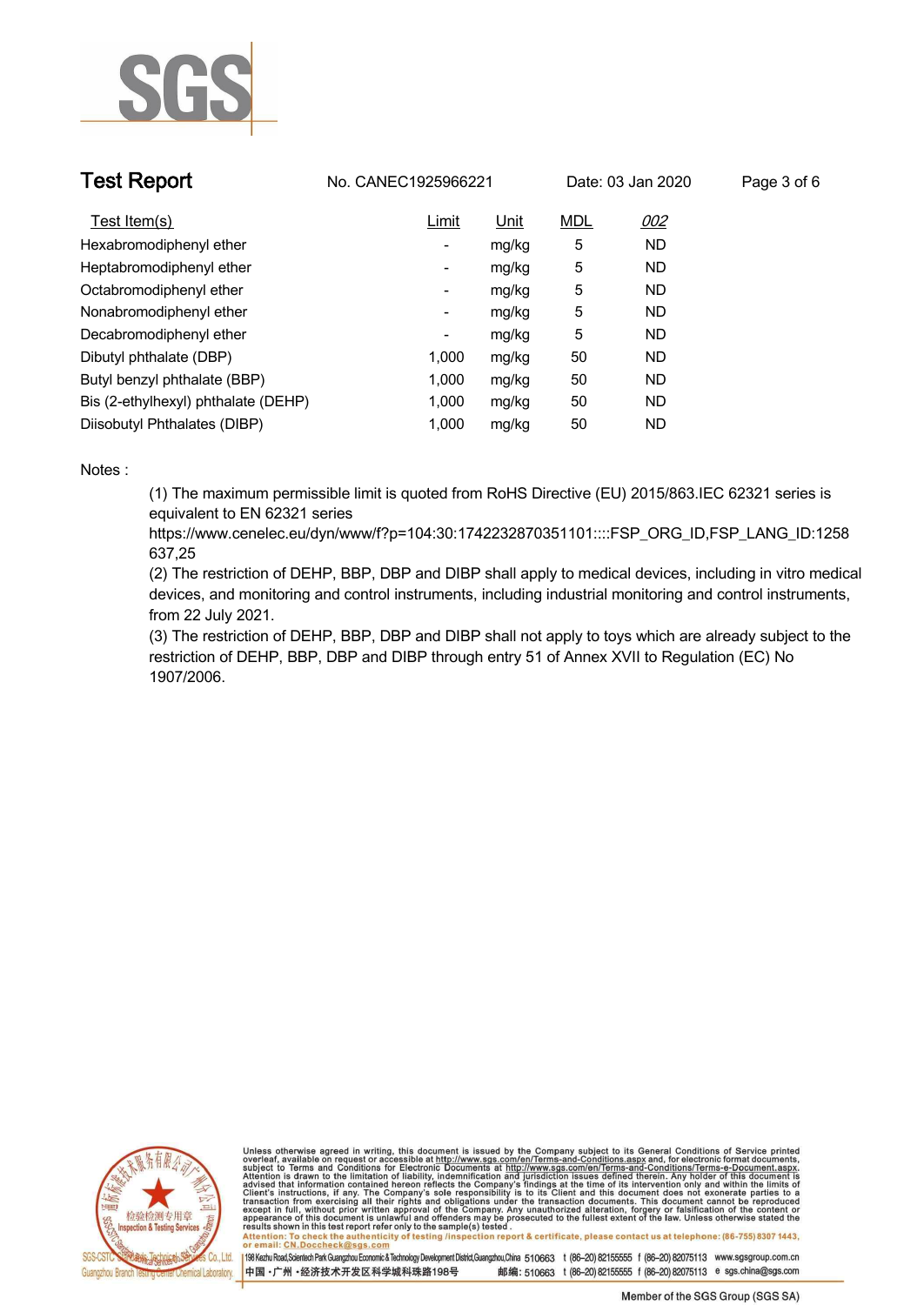

**Test Report. No. CANEC1925966221** Date: 03 Jan 2020 Page 4 of 6

## **ATTACHMENTS Pb/Cd/Hg/Cr6+/PBBs/PBDEs Testing Flow Chart**

**1) These samples were dissolved totally by pre -conditioning method according to below flow chart. (Cr6+ and PBBs/PBDEs test method excluded ).**





Unless otherwise agreed in writing, this document is issued by the Company subject to its General Conditions of Service printed<br>overleaf, available on request or accessible at http://www.sgs.com/en/Terms-and-Conditions.asp résults shown in this test report refer only to the sample(s) tésted .<br>Attention: To check the authenticity of testing /inspection report & certificate, please contact us at telephone: (86-755) 8307 1443,<br>or email: <u>CN.Doc</u>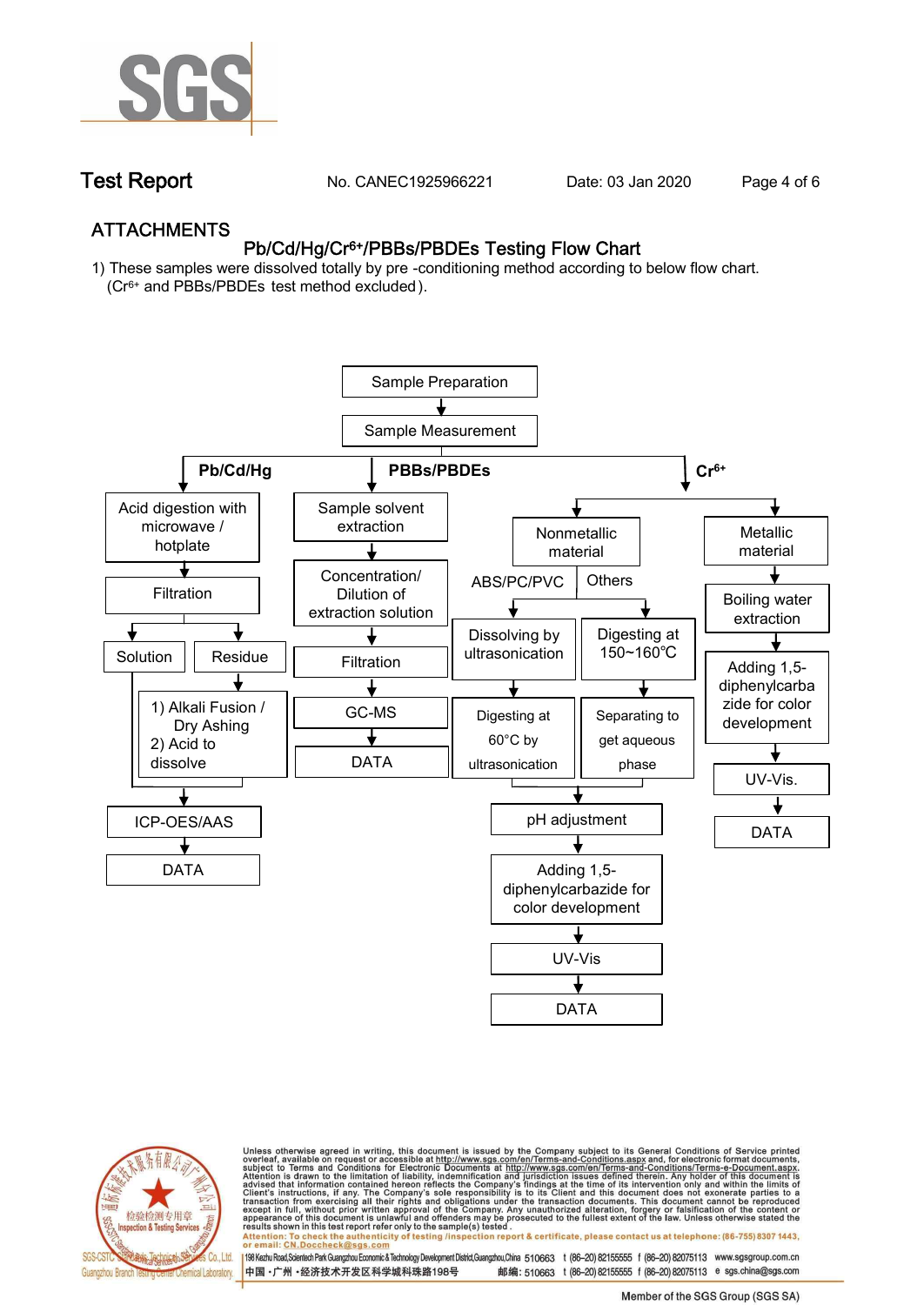

**Test Report. No. CANEC1925966221** Date: 03 Jan 2020 Page 5 of 6

# **ATTACHMENTS Phthalates Testing Flow Chart**





Unless otherwise agreed in writing, this document is issued by the Company subject to its General Conditions of Service printed<br>overleaf, available on request or accessible at http://www.sgs.com/en/Terms-and-Conditions.asp results shown in this test report refer only to the sample(s) tested .<br>Attention: To check the authenticity of testing /inspection report & certificate, please contact us at telephone: (86-755) 8307 1443,<br>or email: <u>CN.Doc</u>